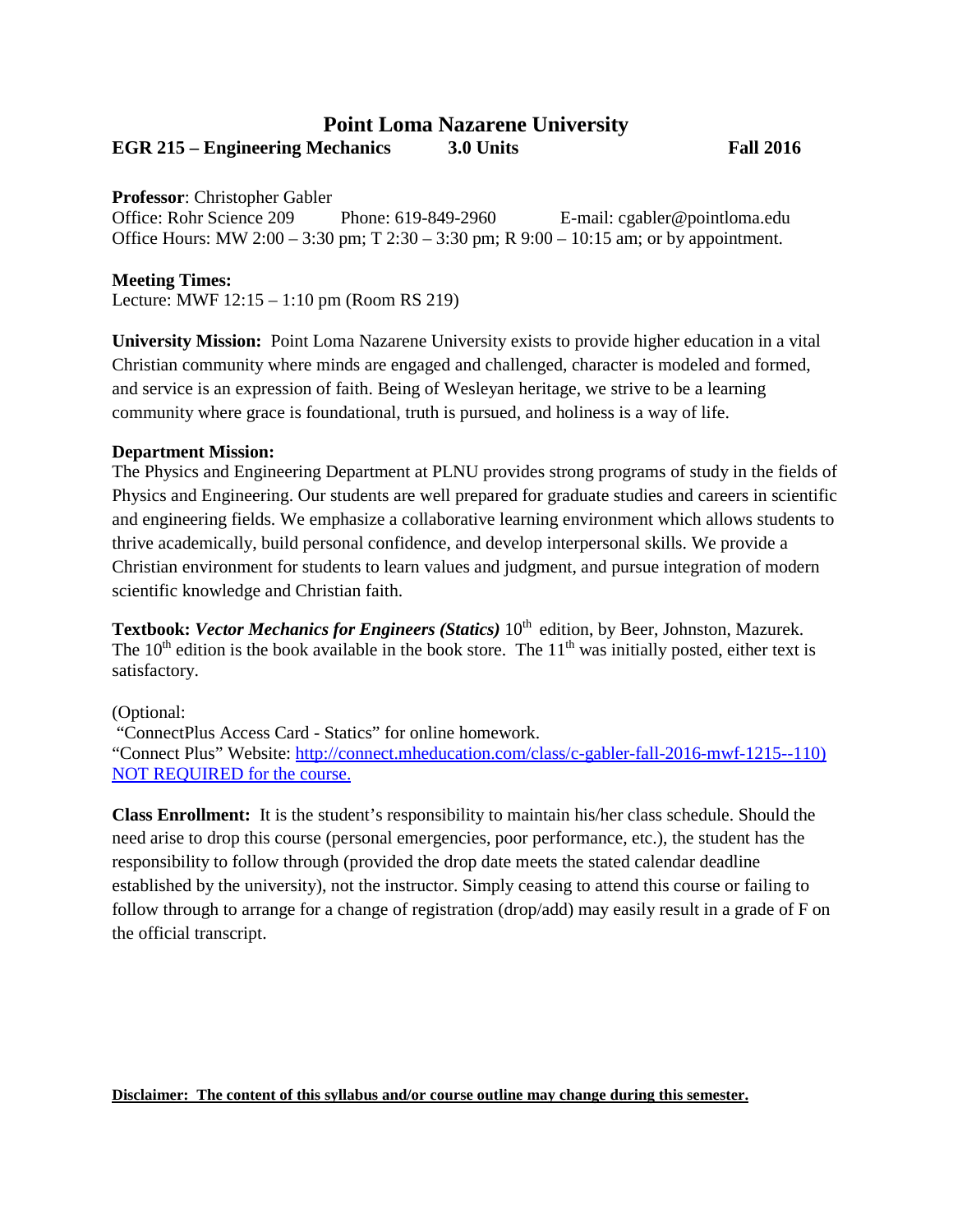## **Attendance:**

Attendance is expected at each class session. In the event of an absence you are responsible for the material covered in class and the assignments given that day.

Regular and punctual attendance at all classes is considered essential to optimum academic achievement. If the student is absent from more than 10 percent of class meetings, the faculty member can file a written report which may result in de-enrollment. If the absences exceed 20 percent, the student may be de-enrolled without notice until the university drop date or, after that date, receive the appropriate grade for their work and participation. See

http://catalog.pointloma.edu/content.php?catoid=24&navoid=1581#Class\_Attendance in the Undergraduate Academic Catalog.

**Course Description:** Statics of particles and rigid bodies as applied to engineering design. Topics include vector algebra, forces, moments and couples, conditions of equilibrium, friction, and virtual work.

Prerequisite(s): [PHY 241.](http://catalog.pointloma.edu/content.php?filter%5B27%5D=EGR&filter%5B29%5D=215&filter%5Bcourse_type%5D=-1&filter%5Bkeyword%5D=&filter%5B32%5D=1&filter%5Bcpage%5D=1&cur_cat_oid=24&expand=&navoid=1590&search_database=Filter#tt109)

Engineering Mechanics is a sophomore-level calculus-based course with emphasis on mechanical engineering. The course deals with vectors and forces where objects are not moving. That is, this course is about "static" conditions. To succeed in the course and to go on to become a competent engineer, one needs to practice solving as many problems as one can handle. So, you need to practice doing problems on a regular basis!

**Course Learning Outcomes:** This course supports the overall learning objectives of the physics and engineering programs in building your ability to develop an understanding of the fundamental principles of physics and of engineering (LO1), and to apply physical principles, mathematical reasoning, and computational techniques to solve real-world problems (LO2)

- 1. Students will be able to apply their technical knowledge to solve problems in engineering mechanics.
- 2. Students will be able to speak about their work with precision, clarity and organization.
- 3. Students will be able to write about their work with precision, clarity and organization.
- 4. Students will collaborate effectively in teams.
- 5. Students will be able to identify, locate, evaluate, and effectively and responsibly use and cite information for the task at hand.

**Reading Assignments:** Reading will be assigned for each lecture. You should complete the reading assignment and go over all the sample problems in the reading before coming to lectures. This will help you gain a better understanding of the material and effectively participate in group problem solving in class.

**Disclaimer: The content of this syllabus and/or course outline may change during this semester.**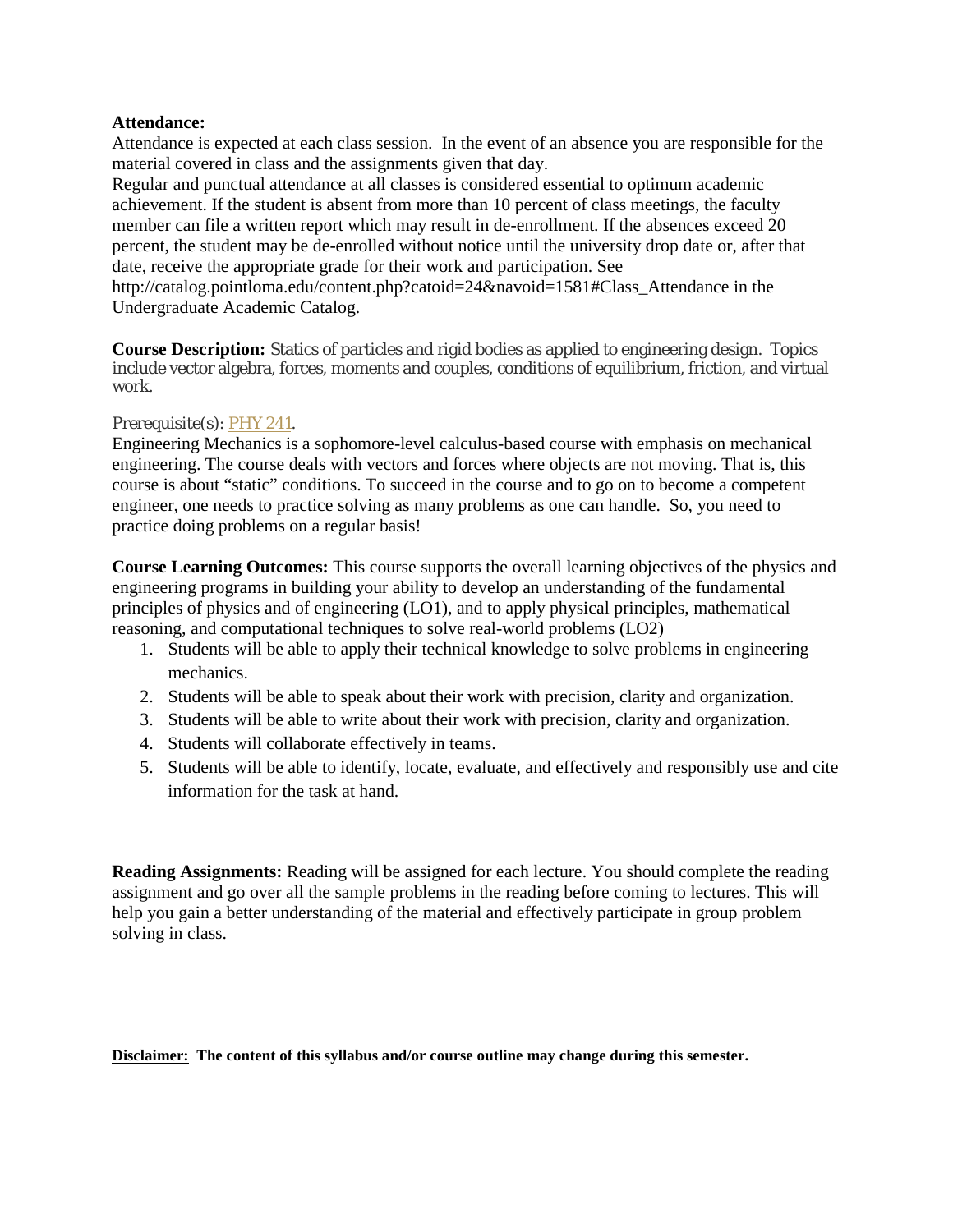**Homework:** Reading assignments will be given in regards to chapter and topic, reading quizzes will be given in class to take the place of the eonnect.mheducation.com online resources. You are strongly encouraged to discuss with your classmates but submit your own work. The homework assignments will be automatically submitted on the due date to encourage everyone to keep up with the course material. If more time is needed please let me know and I can extend your due date.

**Tests:** There will be three closed-book tests given in class. Partial credit will be given for correct reasoning at any step of a problem, but only if it is communicated clearly enough for me to understand. For problems that call for solution or explanation, no credit will be given for an answer alone; the method or reasoning must also be shown. You must take ALL the tests in order to pass the class.

**Policy for missed exams:** Unless you have express written permission from me long before the date of the exam to take the exam on another day, there will be no makeup exams for this course.

**Participation:** You are expected to attend all scheduled classes as we will break into small groups and solve problems together in class. Excessive absence (more than 20%) will result in deenrollment, according to university policy.

**Final Grade:** The points you receive during the course are weighted accordingly:

| Component               | Weight |
|-------------------------|--------|
| Homework                | 20 %   |
| <b>Tests</b>            | 40 %   |
| Reading Quizzes/Quizzes | 20 %   |
| Final Exam              | 20%    |

**Final Grades –** The grade you earn in this course is roughly based on the following scale: 100%- 90% A, 90%-88.0% A-, 88%-85% B+, 85%-81% B, 81%-78% B-, 78%-75% C+, 75%-70% C, 70%- 68% C-, 68%-65% D+, 65%-61% D, 61%-57% D-. The points you receive during the course are weighted accordingly: in-class quizzes and homework: 35%, exams (4): 40%, final exam: 25%.

**Final Exam: Date and Time:** The final exam date and time is set by the university at the beginning of the semester and may not be changed by the instructor. This schedule can be found on the university website and in the course calendar. No requests for early examinations will be approved. Only in the case that a student is required to take three exams during the same day of finals week, is an instructor authorized to consider changing the exam date and time for that particular student.The **Final Exam** date for this class is **Friday, December 16, 2016 – 10:30- 1:00 p.m.**

**Credit Hour:** In the interest of providing sufficient time to accomplish the stated course learning outcomes, this class meets the PLNU credit hour policy for a 3 unit class delivered over 15 weeks.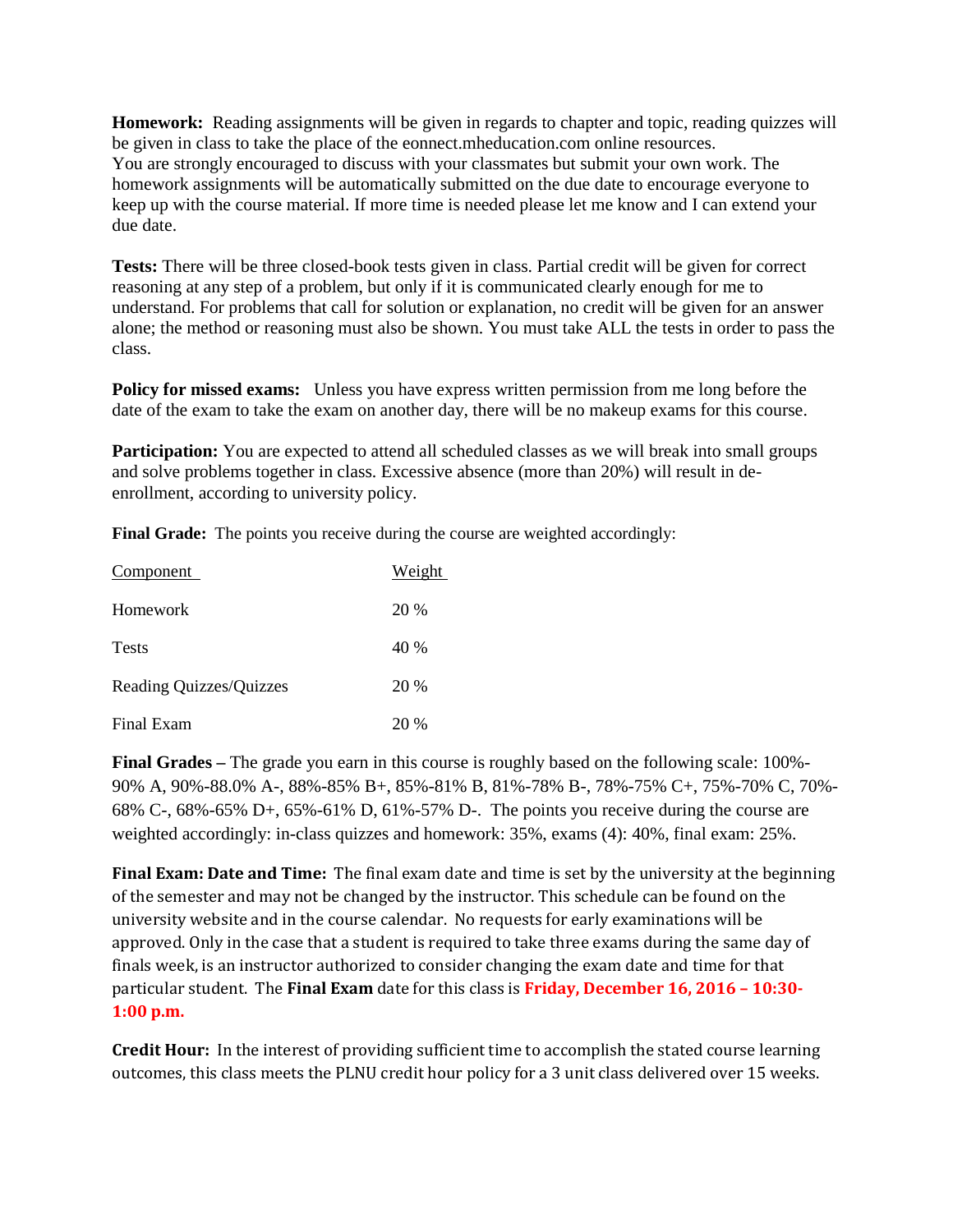## **Disclaimer: The content of this syllabus and/or course outline may change during this semester.**

## **PLNU ACADEMIC HONESTY POLICY**

Students should demonstrate academic honesty by doing original work and by giving appropriate credit to the ideas of others. Academic dishonesty is the act of presenting information, ideas, and/or concepts as one's own when in reality they are the results of another person's creativity and effort. A faculty member who believes a situation involving academic dishonesty has been detected may assign a failing grade for that assignment or examination, or, depending on the seriousness of the offense, for the course. Faculty should follow and students may appeal using the procedure in the university Catalog. Se[e Academic Policies](http://catalog.pointloma.edu/content.php?catoid=18&navoid=1278) for definitions of kinds of academic dishonesty and for further policy information.

# **PLNU ACADEMIC ACCOMMODATIONS POLICY**

If you have a diagnosed disability, please contact PLNU's Disability Resource Center (DRC) within the first two weeks of class to demonstrate need and to register for accommodation by phone at 619- 849-2486 or by e-mail at [DRC@pointloma.edu.](mailto:DRC@pointloma.edu) See [Disability Resource Center](http://www.pointloma.edu/experience/offices/administrative-offices/academic-advising-office/disability-resource-center) for additional information. For more details see the PLNU catalog: [http://catalog.pointloma.edu/content.php?catoid=24%navoid=1581#Academic\\_Accomodations](http://catalog.pointloma.edu/content.php?catoid=24%25navoid=1581#Academic_Accomodations)

Students with learning disabilities who may need accommodations should discuss options with the instructor during the first two weeks of class.

## **PLNU COPYRIGHT POLICY**

Point Loma Nazarene University, as a non-profit educational institution, is entitled by law to use materials protected by the US Copyright Act for classroom education. Any use of those materials outside the class may violate the law.

## **FERPA POLICY**

In compliance with federal law, neither PLNU student ID nor social security number should be used in publicly posted grades or returned sets of assignments without student written permission. This class will meet the federal requirements by (Note: each faculty member should choose one strategy to use: distributing all grades and papers individually; requesting and filing written student permission; or assigning each student a unique class ID number not identifiable on the alphabetic roster.). Also in compliance with FERPA, you will be the only person given information about your progress in this class unless you have designated others to receive it in the "Information Release" section of the student portal. See Policy Statements in the (undergrad/ graduate as appropriate) academic catalog.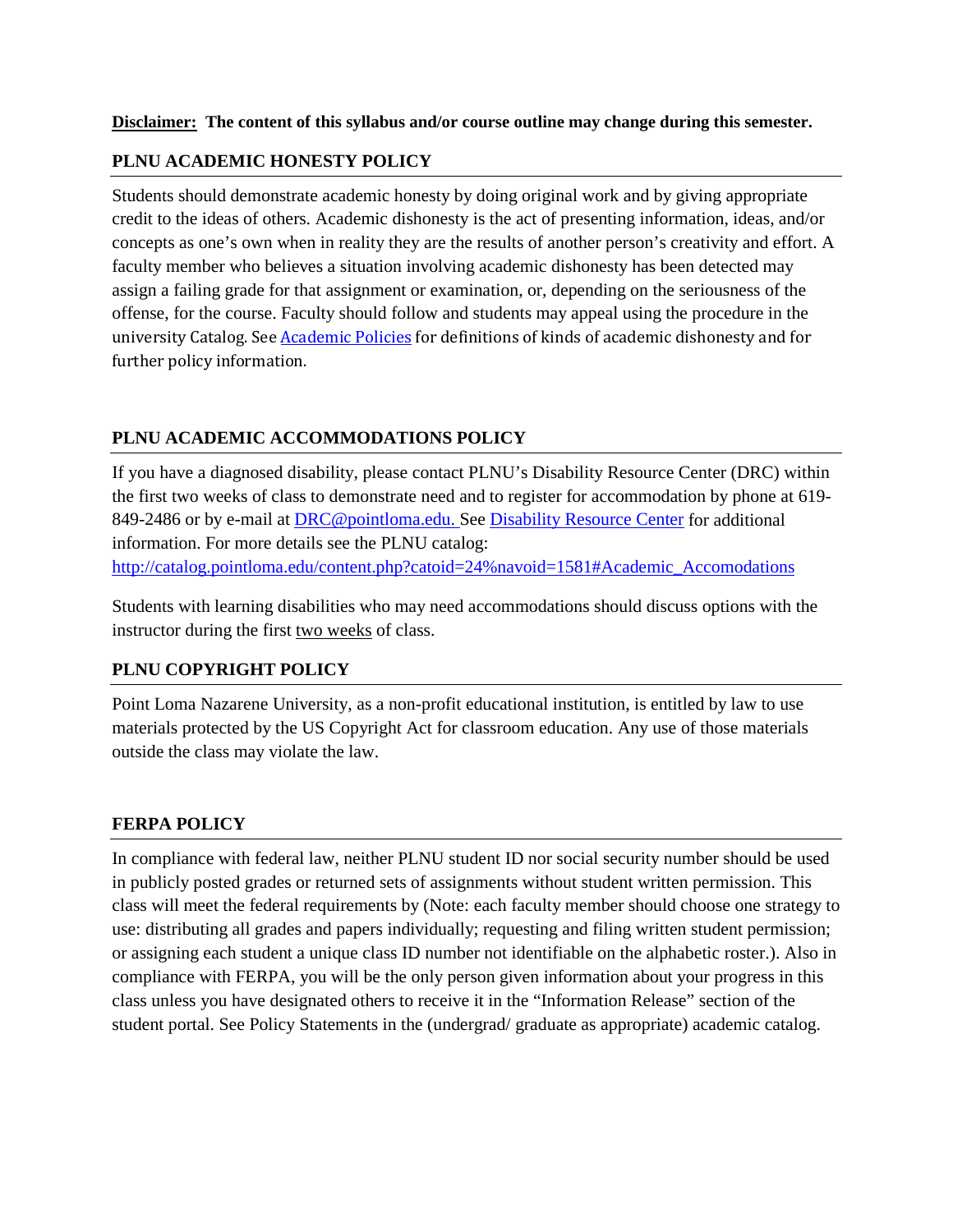## **Disclaimer: The content of this syllabus and/or course outline may change during this semester.**

#### **EGR 215 Engineering Mechanics Course Outline & Class Schedule (Tentative)**

## **Professor Christopher Gabler**

## **Rohr Science 209, 619-849-2356, 858-345-8762, cgabler@pointloma.edu**

#### **Office Hours: MW 2:00 –3:30 pm, T 2:30-3:30 pm, R 9:00-10:15 am and by appointment**

| Week         | Date  | Chapter & Topic or emphasis                | Chapters, sect., pages     |
|--------------|-------|--------------------------------------------|----------------------------|
| Week         | 08/30 | Class Intro                                |                            |
|              | 08/31 | Intro. Mechanics: Statics of Particles     | Ch 1, sections $1.1 - 1.6$ |
| $\mathbf{1}$ |       | Problem solving steps                      | Pages 1-1                  |
|              | 09/02 | <b>Statics of Particles, Forces</b>        | Ch 2, sections $2.1 - 2.6$ |
|              |       | Addition and resolution of forces          | Pages 16-30                |
|              |       | Problem samples                            |                            |
|              |       |                                            |                            |
|              |       |                                            |                            |
| Week         | 09/05 | <b>No Class: Labor Day</b>                 | <b>No Class</b>            |
| $\mathbf{2}$ | 09/07 | <b>Rectangular Components</b>              | Ch 2, 2.7-2.8              |
|              | 09/09 | Forces, Free Body Diagrams                 | Ch 2, sect. 2.9 - 2.11     |
|              |       | Equilibrium of a Particle, Forces in Space | Pages 39-66, 2.9-2.14      |
|              |       |                                            |                            |
| Week         | 09/12 | Forces and Equilibrium in Space            | Section 2.15               |
| 3            |       | Problem samples                            |                            |
|              | 09/14 | Chapter 3: Rigid Bodies, forces, moments   | Ch 3, sections 3.1 - 3.6   |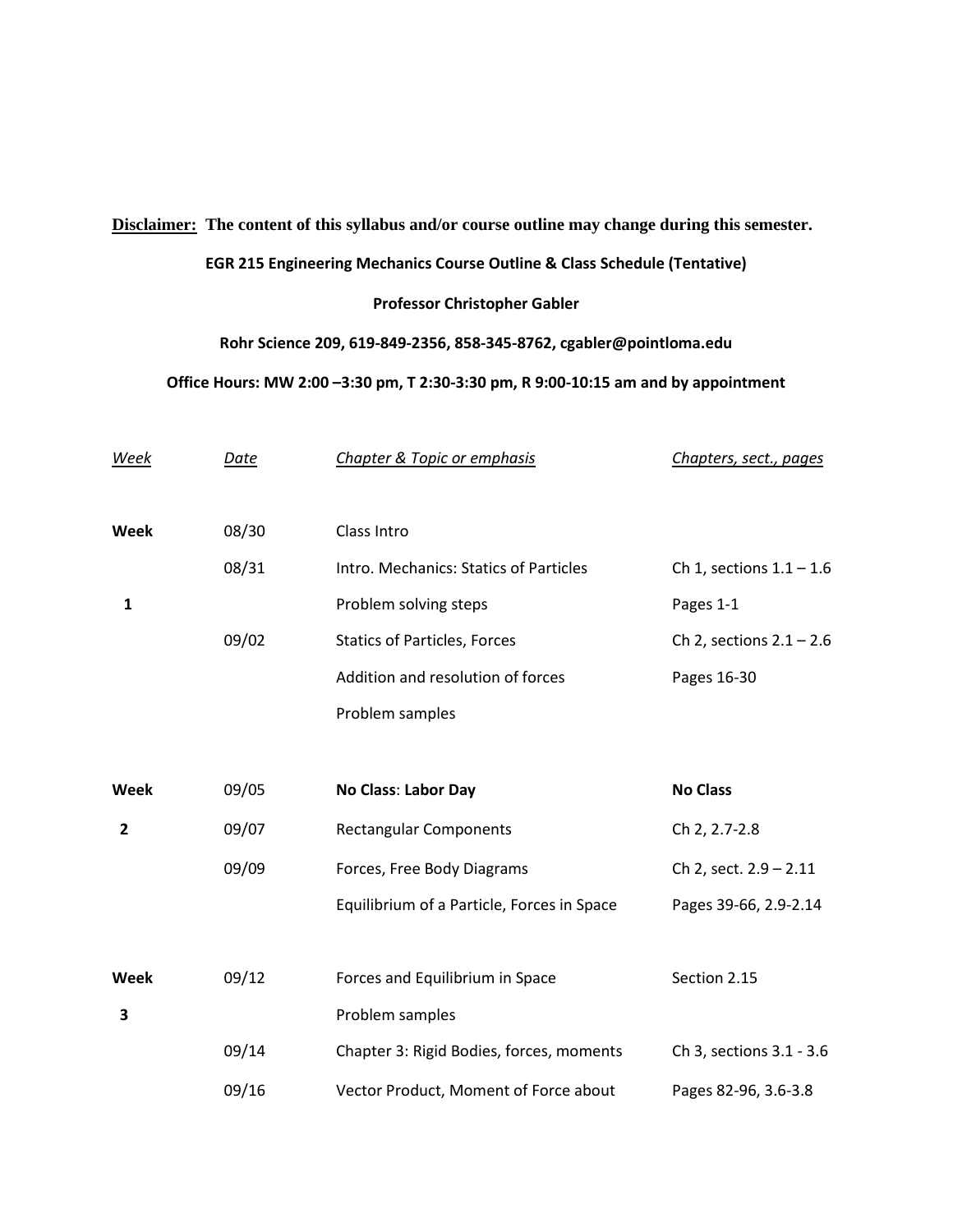# A Point

# **Disclaimer: The content of this syllabus and/or course outline may change during this semester.**

| Week | 09/19 | Moment of Force about a point                | Ch 3, sections 3.8                         |
|------|-------|----------------------------------------------|--------------------------------------------|
| 4    | 09/21 | Scalar Product, Moment of Force              | Ch 3, section 3.9-3.11                     |
|      |       | Force about an axis                          | Pages 96-110                               |
|      | 09/23 | Couples, Systems of Forces                   | Ch 3, sect. 3.12 - 3.16                    |
|      |       | Force Couple Systems                         | Pages 110-125                              |
|      |       | Equivalent system of forces                  |                                            |
|      |       |                                              |                                            |
| Week | 09/26 | <b>Couples and Forces</b><br>Couple Systems  | Ch 3, sect. 3.17 - 3.20<br>Pages 120 - 128 |
| 5    |       | Sample problems                              |                                            |
|      | 09/28 | Couples and systems                          | Ch 3, sect. 3.17-3.20                      |
|      | 09/30 | Chapter 4: Equilibrium of Rigid Bodies       | Ch 4, sections $4.1 - 4.4$                 |
|      |       |                                              |                                            |
| Week | 10/03 | Free-body diagrams, Equilibrium in           | Pages 161 - 166                            |
| 6    |       | Two dimensions                               |                                            |
|      | 10/05 | <b>EXAM#1</b>                                | CH 1-3                                     |
|      | 10/07 | <b>Equilibrium in Two Dimensions</b>         | Ch 4, sections $4.5 - 4.7$                 |
|      |       | Rigid Body Equilibrium                       |                                            |
|      |       | Equilibrium of Two-Force and 3-force         | Pages 166-191                              |
| Week | 10/10 | Indeterminate Reactions; Partial Constraints | Section 4.6-4.7                            |
|      |       | Three-Force Body,                            |                                            |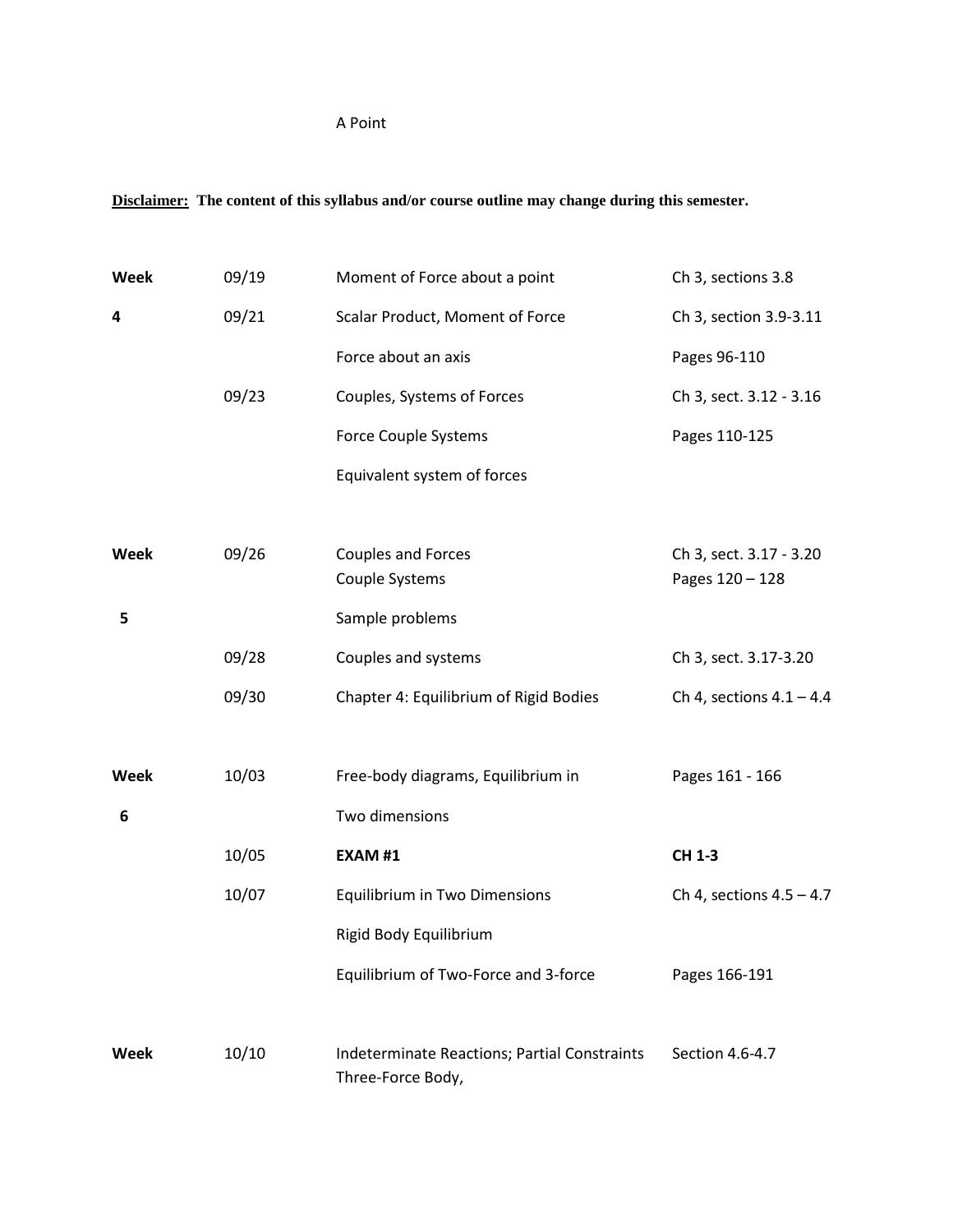|             | 10/12 | Two & Three-Force Body,                                                                         | Section 4.8            |  |
|-------------|-------|-------------------------------------------------------------------------------------------------|------------------------|--|
| 7           | 10/14 | Equilibrium in Three Dimensions                                                                 | Ch 4, section 4.9      |  |
|             |       | Disclaimer: The content of this syllabus and/or course outline may change during this semester. |                        |  |
| <b>Week</b> | 10/17 | <b>Equilibrium in Three Dimensions</b>                                                          | Ch 4, section 4.9      |  |
|             |       | Problem samples                                                                                 | Pages 210-215          |  |
| 8           | 10/19 | Reactions for a 3-D Structure                                                                   | $4.8 - 4.9$            |  |
|             |       | Free-body practice problems                                                                     |                        |  |
|             | 10/21 | <b>FALL BREAK, No Class</b>                                                                     | <b>No Classes</b>      |  |
|             |       |                                                                                                 |                        |  |
| Week        | 10/24 | Chapter 5: Distributed Forces: Centroids                                                        | Ch 5, section 5.1-5.3  |  |
|             |       | Centroids and First Moments of Areas and Lines                                                  |                        |  |
| 9           | 10/26 | Centroids and First Moments of Areas and Lines Section 5.3                                      |                        |  |
|             | 10/28 | Centroids by Integration using                                                                  | Ch 5, sections 5.6     |  |
|             |       | Revolution, sample problems                                                                     |                        |  |
|             |       |                                                                                                 |                        |  |
| Week        | 10/31 | Theorem of Pappus-Guldinus                                                                      | Ch 5, sections 5.7-5.8 |  |
|             |       | Distributed loads on beams                                                                      |                        |  |
| 10          | 11/02 | <b>Centroids of Volumes</b>                                                                     | Ch 5, sections 5.10    |  |
|             |       | Sample problems                                                                                 |                        |  |
|             | 11/04 | <b>Centroids of Volumes</b>                                                                     | Sections 5.10-5.11     |  |
|             |       |                                                                                                 |                        |  |
| Week        | 11/07 | <b>Trusses: Analysis of Trusses</b>                                                             | Ch 6, section 6.1      |  |
| 11          | 11/09 | Simple Trusses, Method of Joints                                                                | sections 6.1-6.4       |  |
|             | 11/11 | <b>EXAM #2</b>                                                                                  | CH 4-5                 |  |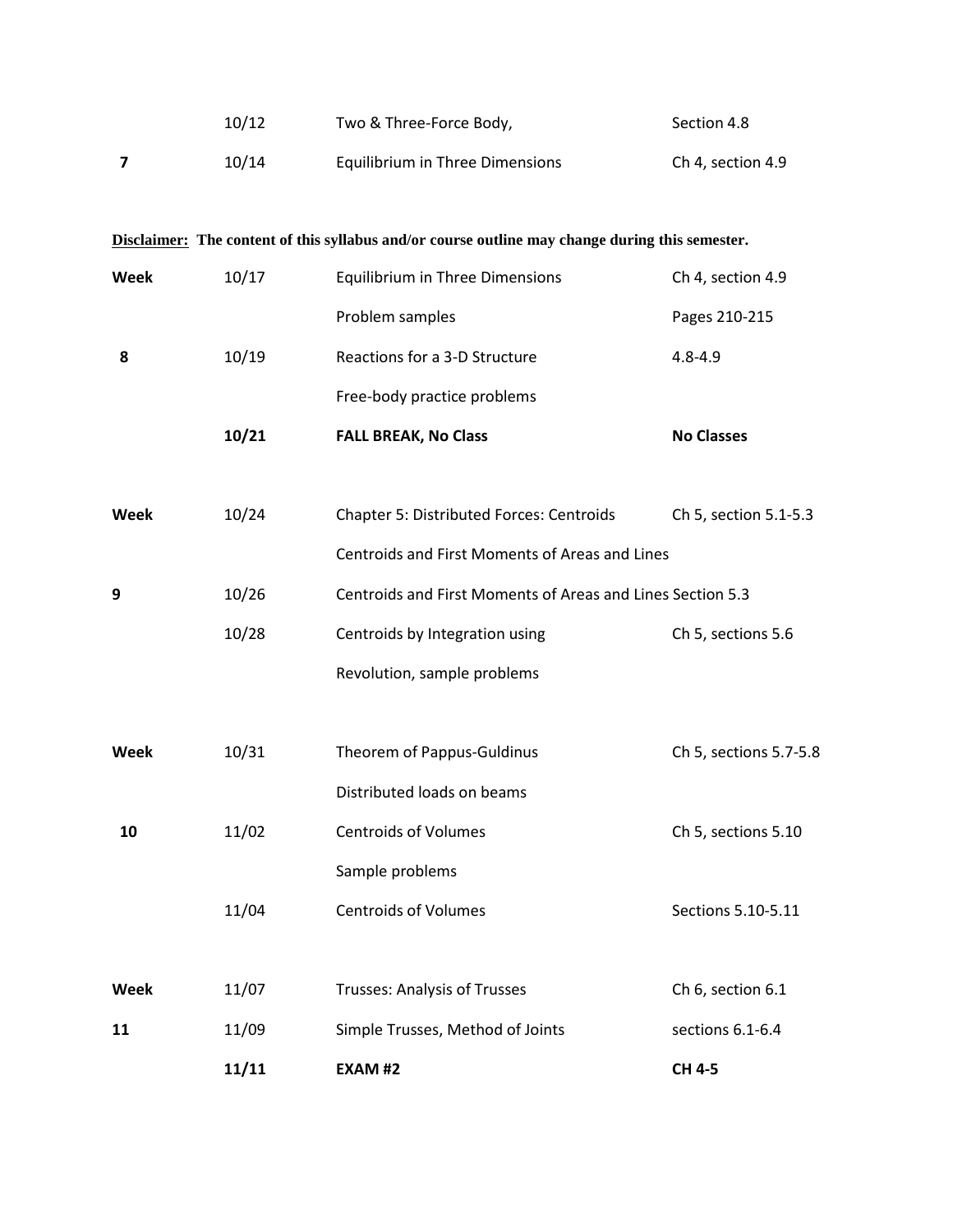|      |       | <u>Disclanner:</u> The content of this synabus and/or course outline may change during this semester. |                        |
|------|-------|-------------------------------------------------------------------------------------------------------|------------------------|
| Week | 11/14 | Joints Under Special Loading Conditions                                                               | Ch 6, section 6.5      |
| 12   | 11/16 | <b>Other Truss Analysis</b>                                                                           | Ch 6, section 6.6-6.7  |
|      |       | Trusses by Method of Sections                                                                         |                        |
|      | 11/18 | Analysis using frames                                                                                 | Ch 6, section 6.8-6.10 |
|      |       | Analysis of Frames                                                                                    | Pages 303-315          |
|      |       |                                                                                                       |                        |
| Week | 11/21 | Analysis of Machines                                                                                  | Ch 6, section 6.12     |
| 13   | 11/23 | No Class: Thanksgiving Holiday (Wednesday)                                                            |                        |
|      | 11/25 | No Class: Thanksgiving Holiday (Friday)                                                               |                        |
|      |       |                                                                                                       |                        |
| Week | 11/28 | Review of Chapter Six                                                                                 | Ch $6, 6.1 - 6.12$     |
| 14   | 11/30 | Chapter 8: Laws of Friction                                                                           | Ch 8, 8.1-8.4          |
|      |       | Dry Friction: Static, Kinetic                                                                         |                        |
|      | 12/02 | EXAM#3                                                                                                | CH 6, some of CH 8     |
|      |       |                                                                                                       |                        |
| Week | 12/05 | Chapter 9: Distributed Forces                                                                         | Ch $9, 9.1 - 9.5$      |
| 15   |       | Moment of Inertia of Areas                                                                            |                        |
|      | 12/05 | Moment of Inertia, Integration                                                                        | Ch $9, 9.3 - 9.5$      |
|      |       | Polar Moment of inertia, radius of                                                                    |                        |
|      |       | Gyration                                                                                              |                        |
|      | 12/09 | Review, Class Summary                                                                                 |                        |
|      |       |                                                                                                       |                        |

**Disclaimer: The content of this syllabus and/or course outline may change during this semester.**

**Week**